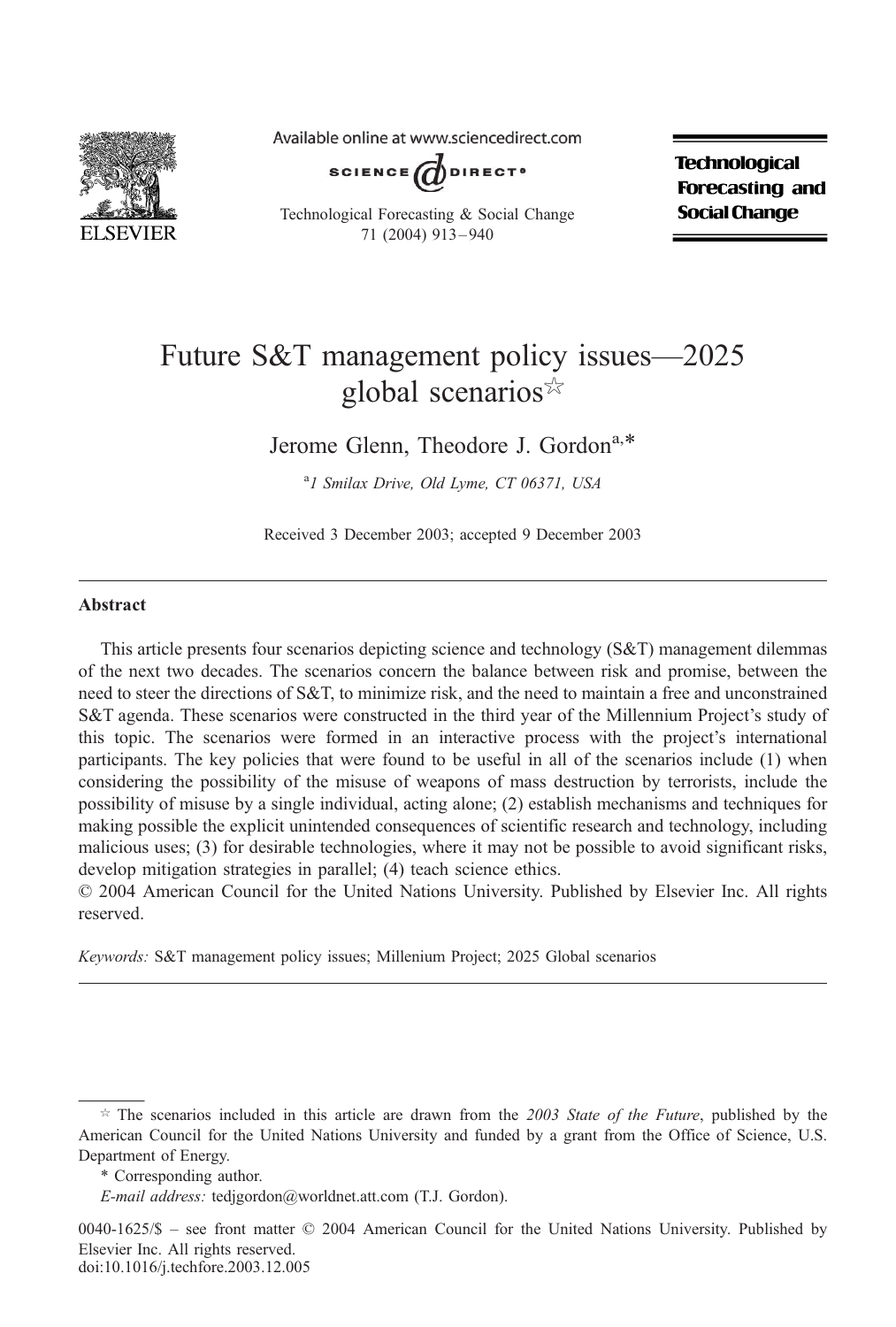### 1. Introduction

Over the past three years, the Millennium Project has conducted a study of future issues in science and technology (S&T) management, involving a well-informed and internationally diverse panel of futurists, scientists, and policy advisors. The first year's work explored key questions about the future of S&T and sought initial answers or actions for each issue. This was accomplished through a two-round questionnaire and a series of workshops with Science Attaches in Washington,  $DC<sup>1</sup>$  The second year's work collected a range of judgments about managing S&T risks, improving relationships between S&T and policymaking, fostering interdisciplinary S&T, and dealing with the implications of globalization for S&T management.

With that background in hand, the third year's research reported in this article was designed to create a set of alternative scenarios that made S&T management policy issues explicit against a variety of plausible backdrops. A two-round questionnaire (to which 122 participants responded) was used to collect judgments about the content of the scenarios.<sup>2</sup> The results were used to write the four scenarios included here. Some conclusions about the needed and effective S&T policy were drawn from these scenarios, and the conclusions are presented in this paper after the scenarios.

#### 1.1. Four scenarios on future S&T management issues—abstract

#### 1.1.1. Scenario 1: S&T develops a mind of its own

The rate of scientific discoveries and advanced technological applications exploded. A global science/social feedback system was at work; science made people smarter, and smarter people made better and faster science. Better and faster science opened new doors to discovery, and new doors led to synergies and solving of old roadblocks. Removing the roadblocks created new science that made people smarter. S&T moved so fast that government and international regulations were left in the dust. Science and technology appeared to be taking on a mind of its own.

#### 1.1.2. Scenario 2: The world wakes up

The murder of 25 million people in the mid-2010s by a self-proclaimed Agent of God, who created the genetically modified Congo virus, finally woke the world up to the realization that an individual acting alone could create and use a weapon of mass destruction. This phenomenon became known as Single Individual Massively Destructive (SIMAD). Regulatory agencies and mechanisms were put into place to control the science- and technologyrelated dangers that became apparent. Education was a big part of the answer, but connecting the educational systems with the security systems was disturbing to some people. Never-

<sup>&</sup>lt;sup>1</sup> The results of the first year's work have been reported in Glenn and Gordon, State of the Future, American Council for the United Nations University, Washington, DC, July 2001.<br><sup>2</sup> The complete study, including the questionnaires themselves and the responses, can be found in Glenn and

Gordon, State of the Future, American Council for the United Nations University, July 2003.